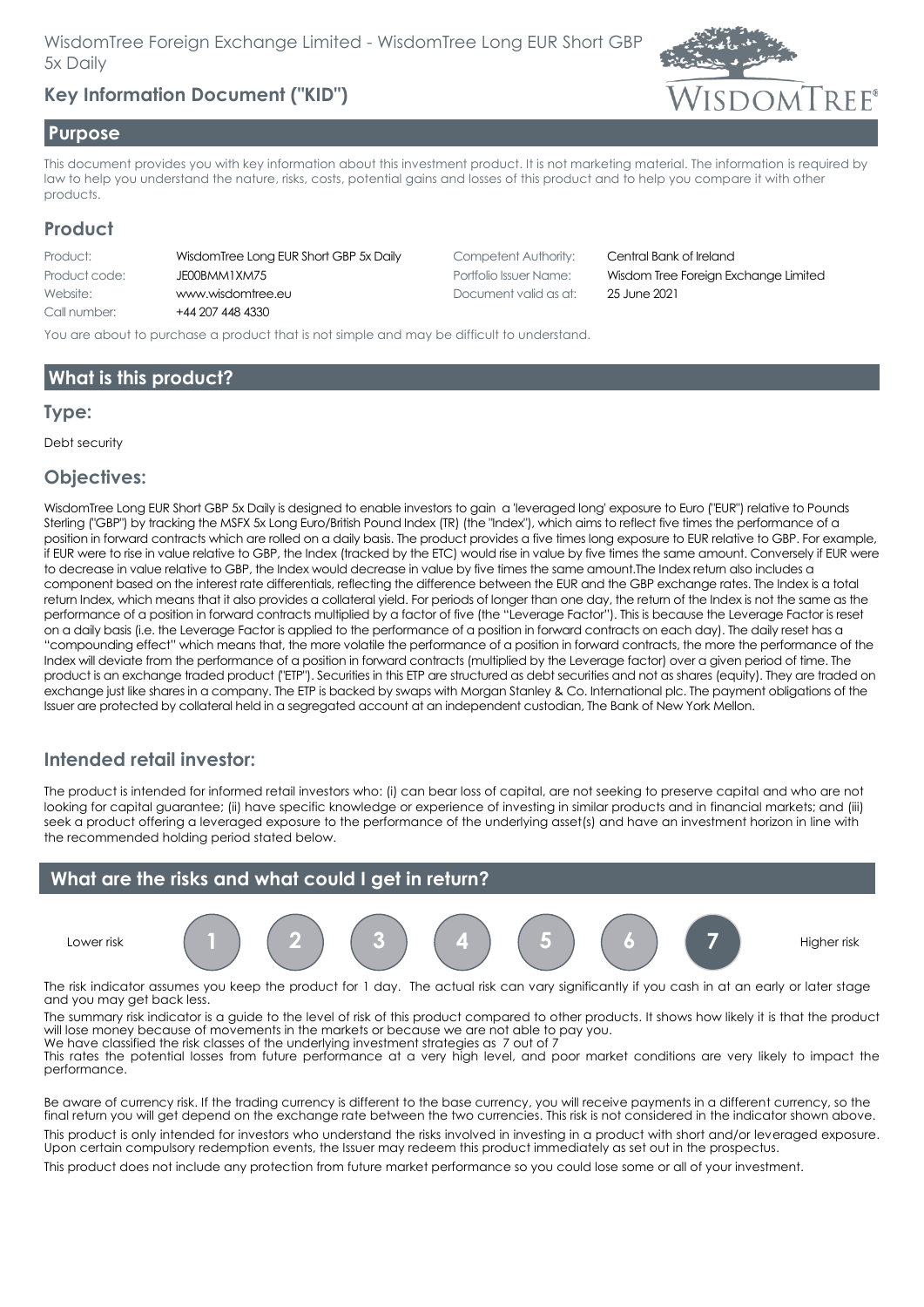## **Key Information Document ("KID")**



#### **Performance scenarios**

| Investment 10000 GBP  |                                     |                                          |
|-----------------------|-------------------------------------|------------------------------------------|
|                       |                                     | $1$ day.<br>(recommended holding period) |
| Stress scenario       | What might you get back after costs | 7408.9 GBP                               |
|                       | Percentage Return                   | $-25.91%$                                |
| Unfavourable scenario | What might you get back after costs | 9880.97 GBP                              |
|                       | Percentage Return                   | $-1.19\%$                                |
| Moderate scenario     | What might you get back after costs | 9 958.67 GBP                             |
|                       | Percentage Return                   | $-0.41\%$                                |
| Favourable scenario   | What might you get back after costs | 10 156.33 GBP                            |
|                       | Percentage Return                   | .56%                                     |

The figures shown include all the costs of the product itself, but may not include all the costs that you pay to your advisor or distributor. The figures do not take into account your personal tax situation, which may also affect how much you get back.

This table shows the money you could get back over the recommended holding period, under different scenarios, assuming that you invest 10 000 GBP.

The scenarios shown illustrate how your investment could perform. You can compare them with the scenarios of other products.

The scenarios presented are an estimate of future performance based on evidence from the past, and are not an exact indicator. What you get will vary depending on how the market performs and how long you keep the investment.

The stress scenario shows what you might get back in extreme market circumstances, and it does not take into account the situation where we are not able to pay you.

Market developments in the future cannot be accurately predicted. The scenarios shown are only an indication of some of the possible outcomes based on recent returns. Actual returns could be lower.

## **What happens if WisdomTree Foreign Exchange Limited is unable to pay out?**

The Issuer is a special purpose company. In case of a default by the Issuer (or where relevant, the swap counterparty), any claims made against the Issuer will be satisfied in order of the priority of payments set out in the conditions of the product. If the net proceeds from the enforcement of the secured property relevant to the product are not sufficient to meet all obligations and make all payments then due in respect of the securities, the obligations of the Issuer in respect of such securities will be limited to the net proceeds of realisation of the relevant secured property. In these circumstances you may suffer a loss if you cannot realise the full value of your investment.

## **What are the costs?**

## **Costs over Time**

The Reduction in Yield (RIY) shows what impact the total costs you pay will have on the investment return you might get. The total costs take into account one-off, ongoing and incidental costs.

The amounts shown here are the cumulative costs of the product itself for one holding period. The figures are estimates and may change in the future.

The person selling you or advising you about this product may charge you other costs. If so, this person will provide you with information about these costs, and show you the impact that all costs will have on your investment over time.

| Investment 10000 GBP   | If you cash in after 1 day. |
|------------------------|-----------------------------|
| <b>Total costs</b>     | 0.75 GBP                    |
| Impact on return (RIY) | $-0.01\%$                   |